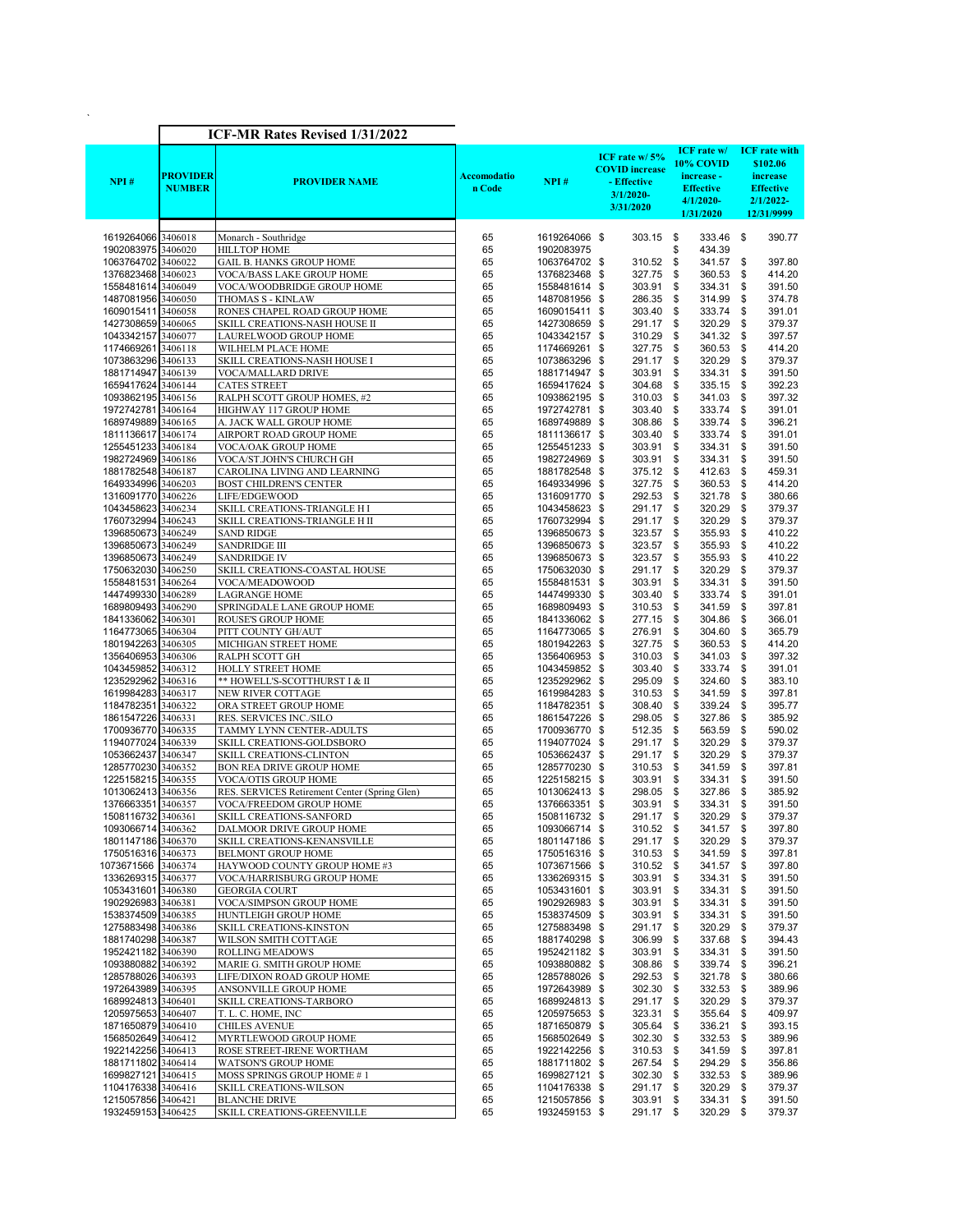| 1972623957 3406429                       |                    |                                                     |          |                                |                          |                     |                        |
|------------------------------------------|--------------------|-----------------------------------------------------|----------|--------------------------------|--------------------------|---------------------|------------------------|
|                                          |                    | <b>VOCA/PURSER GROUP HOME</b>                       | 65       | 1972623957 \$                  | 303.91 \$                | 334.31              | \$<br>391.50           |
| 1316172125 3406432                       |                    | CHERRYVILLE ICF-MR GROUP HOME                       | 65       | 1316172125 \$                  | 310.53 \$                | 341.59              | \$<br>397.81           |
| 1306972856 3406434                       |                    | BLUE RIDGE HOMES - SWANNANOA                        | 65       | 1306972856 \$                  | 295.17 \$                | 324.69              | \$<br>383.18           |
| 1457487191 3406438                       |                    | <b>BLUE RIDGE HOMES - MADISON</b>                   | 65       | 1457487191 \$                  | 295.17 \$                | 324.69              | \$<br>383.18           |
| 1326192873 3406440                       |                    | LIFE/LAVENHAM ROAD                                  | 65       | 1326192873 \$                  | 292.53 \$                | 321.78              | \$<br>380.66           |
| 1316091796 3406441                       |                    | LIFE/OAKDALE AVENUE                                 | 65       | 1316091796 \$                  | 292.53                   | \$<br>321.78        | \$<br>380.66           |
| 1356471874 3406442                       |                    | <b>MY PLACE</b>                                     | 65       | 1356471874 \$                  | 286.35 \$                | 314.99              | \$<br>374.78           |
| 1316083371 3406444                       |                    | OAK STREET GROUP HOME                               | 65       | 1316083371 \$                  |                          | 341.59              | \$<br>397.81           |
|                                          |                    |                                                     |          |                                | 310.53 \$                |                     |                        |
| 1487799151 3406447                       |                    | <b>SOUTHERN AVENUE</b>                              | 65       | 1487799151 \$                  | $301.18$ \$              | 331.29              | \$<br>388.89           |
| 1831234608 3406448                       |                    | <b>HOPE MILLS</b>                                   | 65       | 1831234608 \$                  | $301.18$ \$              | 331.29              | \$<br>388.89           |
| 1609937630 3406449                       |                    | PISGAH GROUP HOME                                   | 65       | 1609937630 \$                  | 308.40                   | \$<br>339.24        | \$<br>395.77           |
| 1952516700 3406451                       |                    | MYRTLE GROVE GROUP HOME                             | 65       | 1952516700 \$                  | 296.08                   | \$<br>325.69        | \$<br>384.04           |
| 1003021874 3406452                       |                    | ECHO FARMS GROUP HOME                               | 65       | 1003021874 \$                  | 296.08 \$                | 325.69              | \$<br>384.04           |
| 1093920878 3406453                       |                    | GREENVILLE LOOP GROUP HOME                          | 65       | 1093920878 \$                  | 296.08 \$                | 325.69              | \$<br>384.04           |
| 1114071032 3406459                       |                    | LIFE/CHERRY LANE                                    | 65       | 1114071032 \$                  | 292.53 \$                | 321.78              | \$<br>380.66           |
| 1457405185 3406469                       |                    | <b>MACON GROUP HOME</b>                             | 65       | 1457405185 \$                  | 307.07 \$                | 337.77              | \$<br>394.50           |
| 1265667075 3406472                       |                    | MEEKS ROAD ICF-MR GROUP HOME                        | 65       | 1265667075 \$                  | 310.53 \$                | 341.59              | \$<br>397.81           |
| 1194845735 3406476                       |                    | DARTMOUTH GROUP HOME                                | 65       | 1194845735 \$                  | 303.91 \$                | 334.31              | \$<br>391.50           |
| 1174643712 3406477                       |                    | FOREST CREEK GROUP HOME                             | 65       | 1174643712 \$                  | 303.91                   | \$<br>334.31        | \$<br>391.50           |
| 1003957556 3406481                       |                    | MOSS SPRINGS GROUP HOME # 2                         | 65       | 1003957556 \$                  | 302.30 \$                | 332.53              | \$<br>389.96           |
| 1326193673 3406482                       |                    | RES. SERVICES INC./W. MAIN (CARRBORO)               | 65       | 1326193673 \$                  | 298.05 \$                |                     | \$<br>385.92           |
|                                          |                    |                                                     |          |                                |                          | 327.86              |                        |
| 1841336112 3406487                       |                    | TUCKASEEGEE GROUP HOME                              | 65       | 1841336112 \$                  | 310.53 \$                | 341.59              | \$<br>397.81           |
| 1366596652 3406496                       |                    | QUEEN'S POND                                        | 65       | 1366596652 \$                  | 323.57 \$                | 355.93              | \$<br>410.22           |
| 1366596652 3406496                       |                    | QUEEN'S POND TWO                                    | 65       | 1366596652 \$                  | 323.57 \$                | 355.93              | \$<br>410.22           |
| 1649356585 3406499                       |                    | HORIZONS RESIDENTIAL CARE                           | 65       | 1649356585 \$                  | 326.28 \$                | 358.90              | \$<br>412.80           |
| 1154497055 3406500                       |                    | ROBERT W. THOMPSON GH                               | 65       | 1154497055 \$                  | 308.86 \$                | 339.74              | \$<br>396.21           |
| 1114077856 3406504                       |                    | TAMMY LYNN CENTER-CHILDREN                          | 65       | 1114077856 \$                  | 512.35 \$                | 563.59              | \$<br>590.02           |
| 1942345418 3406511                       |                    | HEATH AVENUE HOME                                   | 65       | 1942345418 \$                  | $301.18$ \$              | 331.29              | \$<br>388.89           |
| 1487789467 3406512                       |                    | <b>LEWIS FORKS</b>                                  | 65       | 1487789467 \$                  | $301.18$ \$              | 331.29              | \$<br>388.89           |
| 1518002039 3406513                       |                    | <b>BONNIE LANE</b>                                  | 65       | 1518002039 \$                  | $301.18$ \$              | 331.29              | \$<br>388.89           |
| 1346385861 3406514                       |                    | DAL-WAN HEIGHTS                                     | 65       | 1346385861 \$                  | $301.18$ \$              | 331.29              | \$<br>388.89           |
| 1184769390 3406515                       |                    | FAN JOY II                                          | 65       | 1184769390 \$                  | 301.18 \$                | 331.29              | \$<br>388.89           |
| 1033254503 3406516                       |                    | <b>COUNTRY MANOR HOME</b>                           | 65       | 1033254503 \$                  | $301.18$ \$              | 331.29              | \$<br>388.89           |
|                                          |                    |                                                     |          |                                |                          |                     |                        |
| 1700921301 3406517                       |                    | <b>LAURA SPRINGS</b>                                | 65       | 1700921301 \$                  | $301.18$ \$              | 331.29              | \$<br>388.89           |
| 1720123326 3406518                       |                    | <b>MYRON PLACE</b>                                  | 65       | 1720123326 \$                  | $301.18$ \$              | 331.29              | \$<br>388.89           |
| 1548305196 3406519                       |                    | SMITH STREET HOME                                   | 65       | 1548305196 \$                  | 301.18 \$                | 331.29              | \$<br>388.89           |
| 1447395298 3406520                       |                    | <b>SHERWOOD PARK</b>                                | 65       | 1447395298 \$                  | $301.18$ \$              | 331.29              | \$<br>388.89           |
| 1952446494 3406521                       |                    | <b>SHANNONBROOK</b>                                 | 65       | 1952446494 \$                  | $301.18$ \$              | 331.29              | \$<br>388.89           |
| 1760527279 3406522                       |                    | PLEASANT ACRES                                      | 65       | 1760527279 \$                  | $301.18$ \$              | 331.29              | \$<br>388.89           |
| 1336284884 3406523                       |                    | <b>WENDOVER</b>                                     | 65       | 1336284884 \$                  | 301.18 \$                | 331.29              | \$<br>388.89           |
| 1427193069 3406524                       |                    | <b>TWIN BROOKS</b>                                  | 65       | 1427193069 \$                  | $301.18$ \$              | 331.29              | \$<br>388.89           |
| 1437294931 3406525                       |                    | <b>BOXWOOD</b>                                      | 65       | 1437294931 \$                  | $301.18$ \$              | 331.29              | \$<br>388.89           |
| 1679608830 3406526                       |                    | <b>BROOKWOOD</b>                                    | 65       | 1679608830 \$                  | $301.18$ \$              | 331.29              | \$<br>388.89           |
| 1659416329 3406527                       |                    | CANTERBURY ROAD HOME                                | 65       | 1659416329 \$                  | $301.18$ \$              | 331.29              | \$<br>388.89           |
| 1922358241 3406530                       |                    | PITT COUNTY GROUP HOME #2                           | 65       | 1922358241 \$                  | 276.91                   | \$<br>304.60        | \$<br>365.79           |
| 1861512857 3406532                       |                    | VOCA/OBIE GROUP HOME                                | 65       | 1861512857 \$                  | 303.91 \$                | 334.31              | \$<br>391.50           |
|                                          |                    |                                                     |          |                                | 276.91                   |                     | \$                     |
|                                          |                    |                                                     |          |                                |                          |                     | 365.79                 |
|                                          | 1184975468 3406541 | PITT COUNTY GROUP HOME #3                           | 65       | 1184975468 \$                  |                          | \$<br>304.60        |                        |
| 1790830206 3406544                       |                    | RES. SERVICES INC./QUAIL ROOST DRIVE                | 65       | 1790830206 \$                  | 298.05 \$                | 327.86              | \$<br>385.92           |
| 1356492425 3406548                       |                    | KEYWEST CENTER, INC                                 | 65       | 1356492425 \$                  | 292.10 \$                | 321.31              | \$<br>380.25           |
| 1891859203 3406554                       |                    | FRANKLIN BLVD GROUP HOME                            | 65       | 1891859203 \$                  | 310.53 \$                | 341.59              | \$<br>397.81           |
| 1265578355 3406560                       |                    | CHRISTY WOODS GROUP HOME                            | 65       | 1265578355 \$                  | 327.75 \$                | 360.53              | \$<br>414.20           |
| 1942353321 3406564                       |                    | <b>SUMMERLYN HOME</b>                               | 65       | 1942353321 \$                  | 294.51                   | \$<br>323.96        | \$<br>382.54           |
| 1629108097 3406578                       |                    | EXTRA SPECIAL CARE                                  | 65       | 1629108097 \$                  | 286.35 \$                | 314.99              | \$<br>374.78           |
| 1912042797 3406584                       |                    | WILMINGTON ROAD GROUP HOME                          | 65       | 1912042797 \$                  | 301.18 \$                | 331.29              | \$<br>388.89           |
| 1477634319 3406591                       |                    | NO PLACE LIKE HOME                                  | 65       | 1477634319 \$                  | 296.53 \$                | 326.18              | \$<br>384.47           |
| 1710022785 3406595                       |                    | AZALEA ST.-IRENE WORTHAM RES.                       | 65       | 1710022785 \$                  | 310.53 \$                | 341.59              | \$<br>397.81           |
| 1043379340 3416034                       |                    | HOWELL'S-LAGRANGE (BEAR CREEK)                      | 65       | 1043379340 \$                  | 275.13 \$                | 302.65 \$           | 364.09                 |
|                                          |                    |                                                     | 65       |                                | 295.09 \$                |                     |                        |
| 1114089968 3416073                       |                    | HOWELL'S-ROLLINGWOOD                                | 65       | 1114089968 \$                  |                          | 324.60 \$<br>334.31 | \$<br>383.10           |
| 1962522961 3416085                       |                    | VOCA/COLLEGE STREET                                 |          | 1962522961 \$                  | 303.91 \$                |                     | 391.50                 |
| 1942345459 3416112                       |                    | HOLLOWAY STREET HOME                                | 65       | 1942345459 \$                  | $301.18$ \$              | 331.29              | \$<br>388.89           |
| 1699810127 3416126                       |                    | YADKIN I                                            | 65       | 1699810127 \$                  | $301.18$ \$              | 331.29              | \$<br>388.89           |
| 1124153143 3416130                       |                    | RIDGECREST I & II                                   | 65       | 1124153143 \$                  | $301.18$ \$              | 331.29              | \$<br>388.89           |
| 1336284843 3416132                       |                    | MINERAL SPRINGS I & II                              | 65       | 1336284843 \$                  | $301.18$ \$              | 331.29              | \$<br>388.89           |
| 1003936238 3416135                       |                    | <b>STARNES GROUP HOME</b>                           | 65       | 1003936238 \$                  | 303.91                   | \$<br>334.31        | \$<br>391.50           |
| 1013052315 3416150                       |                    | THOMAS STREET HOME                                  | 65       | 1013052315 \$                  | $301.18$ \$              | 331.29              | \$<br>388.89           |
| 1588709174 3416152                       |                    | <b>GUILFORD I</b>                                   | 65       | 1588709174 \$                  | 301.18 \$                | 331.29              | \$<br>388.89           |
| 1740325257 3416153                       |                    | <b>GUILFORD II</b>                                  | 65       | 1740325257 \$                  | $301.18$ \$              | 331.29              | \$<br>388.89           |
| 1285796136 3416167                       |                    | HOWELL'S-WESTRIDGE ROAD                             | 65       | 1285796136 \$                  | 295.09                   | \$<br>324.60        | \$<br>383.10           |
| 1821123092 3416178                       |                    | YADKIN II & III                                     | 65       | 1821123092 \$                  | $301.18$ \$              | 331.29              | \$<br>388.89           |
| 1780743815 3416193                       |                    | HOWELL'S-WALNUT CREEK                               | 65       | 1780743815 \$                  | 274.38 \$                | 301.81              | \$<br>363.37           |
| 1710028279 3416194                       |                    | CRAVEN COUNTY CHILDREN'S GH                         | 65       | 1710028279 \$                  | 302.30 \$                | 332.53              | \$<br>389.96           |
| 1215081021 3416196                       |                    | LIFE/IDLEWOOD GROUP HOME                            | 65       | 1215081021 \$                  | 292.53 \$                | 321.78              | \$<br>380.66           |
| 1184974396 3416197                       |                    | <b>SKILL CREATIONS -BURKE</b>                       | 65       | 1184974396 \$                  | 305.40 \$                | 335.94              | \$<br>392.92           |
| 1558446732 3416202                       |                    | <b>WESTRIDGE GROUP HOME</b>                         | 65       | 1558446732 \$                  | $303.25$ \$              | 333.57              | \$<br>390.87           |
| 1841378783 3416216                       |                    | FRIENDWAY GROUP HOME                                | 65       | 1841378783 \$                  | $303.25$ \$              | 333.57              | \$<br>390.87           |
|                                          |                    |                                                     | 65       |                                |                          |                     | 388.89                 |
| 1851436364 3416218                       |                    | <b>LYNN ROAD HOME</b>                               |          | 1851436364 \$                  | 301.18 \$                | 331.29              | \$                     |
| 1700083243 3416229                       |                    | <b>GRANVILLE COUNTY GH</b>                          | 65       | 1700083243 \$                  | $301.18$ \$              | 331.29              | \$<br>388.89           |
| 1427112895 3416259                       |                    | HOWELL'S-LAGRANGE                                   | 65       | 1427112895 \$                  | 274.38 \$                | 301.81              | \$<br>363.37           |
| 1336208487 3416279                       |                    | HOWELL'S-RIVERBEND                                  | 65       | 1336208487 \$                  | 274.38 \$                | 301.81              | \$<br>363.37           |
| 1043355639 3416288<br>1558402016 3416313 |                    | <b>GUILFORD III</b><br>FORSYTH CO ICF/MR GROUP HOME | 65<br>65 | 1043355639 \$<br>1558402016 \$ | $301.18$ \$<br>302.30 \$ | 331.29<br>332.53 \$ | \$<br>388.89<br>389.96 |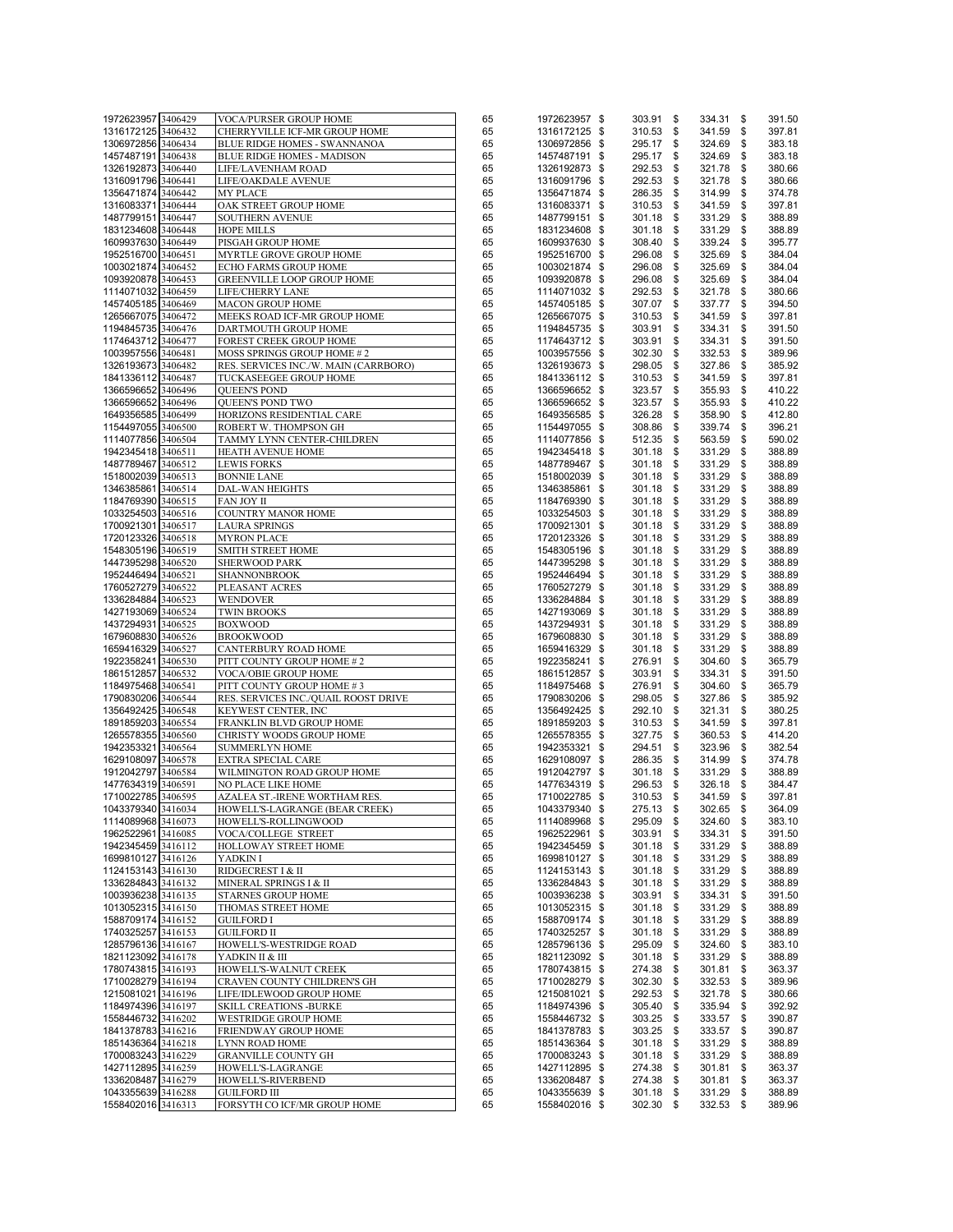| 1750435111 3416319 |                    | LIFE/WILLIAM STREET GROUP HOME | 65 | 1750435111 \$ | 292.53 \$   |          | 321.78    | \$<br>380.66 |
|--------------------|--------------------|--------------------------------|----|---------------|-------------|----------|-----------|--------------|
| 1407991003 3416320 |                    | FORSYTH GROUP HOME I           | 65 | 1407991003 \$ | $301.18$ \$ |          | 331.29    | \$<br>388.89 |
|                    |                    |                                |    |               |             |          |           |              |
| 1710037825         | 3416321            | ROSEANNE GROUP HOME            | 65 | 1710037825 \$ | 295.40      | <b>S</b> | 324.93    | \$<br>383.39 |
| 1538213087 3416323 |                    | LIFE/LAKEVIEW                  | 65 | 1538213087 \$ | 292.53 \$   |          | 321.78    | \$<br>380.66 |
| 1598818460 3416324 |                    | <b>SMOKY MOUNTAIN</b>          | 65 | 1598818460 \$ | 307.07 \$   |          | 337.77    | \$<br>394.50 |
| 1114062718 3416327 |                    | FORSYTH GROUP HOME II          | 65 | 1114062718 \$ | $301.18$ \$ |          | 331.29    | \$<br>388.89 |
| 1730233362 3416328 |                    | LIFE/WALNUT STREET GROUP HOME  |    | 1730233362 \$ | 292.53 \$   |          | 321.78    |              |
|                    |                    |                                | 65 |               |             |          |           | \$<br>380.66 |
| 1699816140 3416332 |                    | MALLARD LANE CENTER            | 65 | 1699816140 \$ | 302.30 \$   |          | 332.53    | \$<br>389.96 |
| 1396865390 3416333 |                    | VOCA/SEVEN OAKS ROAD - DURHAM  | 65 | 1396865390 \$ | 303.91      | - \$     | 334.31    | \$<br>391.50 |
| 1528127602 3416336 |                    | HOWELL'S-CHARLOTTE             | 65 | 1528127602 \$ | 274.38 \$   |          | 301.81    | \$<br>363.37 |
| 1518002088 3416340 |                    | <b>MAGNOLIA DRIVE</b>          | 65 | 1518002088 \$ | $301.18$ \$ |          | 331.29    | \$<br>388.89 |
|                    |                    |                                |    |               |             |          |           |              |
| 1477698157 3416341 |                    | ERWIN GROUP HOME               | 65 | 1477698157 \$ | $301.18$ \$ |          | 331.29    | \$<br>388.89 |
| 1467597971 3416342 |                    | ERWIN#2                        | 65 | 1467597971 \$ | $301.18$ \$ |          | 331.29    | \$<br>388.89 |
| 1124163696 3416345 |                    | <b>LILLINGTON HOME</b>         | 65 | 1124163696 \$ | $301.18$ \$ |          | 331.29    | \$<br>388.89 |
| 1699810937 3416350 |                    | ROCKWELL FACILITY              | 65 | 1699810937 \$ | $301.18$ \$ |          | 331.29    | \$<br>388.89 |
| 1225158223 3416365 |                    | <b>VOCA/BLAIRFIELD</b>         | 65 | 1225158223 \$ | 303.91 \$   |          | 334.31    | \$<br>391.50 |
|                    |                    |                                |    |               |             |          |           |              |
| 1083759591 3416367 |                    | <b>FAN JOY I</b>               | 65 | 1083759591 \$ | $301.18$ \$ |          | 331.29    | \$<br>388.89 |
| 1396880167 3416375 |                    | OLD FARM ROAD HOME             | 65 | 1396880167 \$ | $301.18$ \$ |          | 331.29    | \$<br>388.89 |
| 1427183631 3416393 |                    | <b>RIVERVIEW</b>               | 65 | 1427183631 \$ | $301.18$ \$ |          | 331.29    | \$<br>388.89 |
| 1609911973 3416397 |                    | <b>SUNNY HILL</b>              | 65 | 1609911973 \$ | $301.18$ \$ |          | 331.29    | \$<br>388.89 |
| 1912042649 3416403 |                    | ASHLEY HEIGHTS HOME            | 65 | 1912042649 \$ | $301.18$ \$ |          | 331.29    | \$<br>388.89 |
|                    |                    |                                |    |               |             |          |           |              |
| 1174668743 3416419 |                    | OAKDALE                        | 65 | 1174668743 \$ | $301.18$ \$ |          | 331.29    | \$<br>388.89 |
| 1003951542 3416426 |                    | PENNY LANE I                   | 65 | 1003951542 \$ | $301.18$ \$ |          | 331.29    | \$<br>388.89 |
| 1144361635 3416427 |                    | ARC/HDS CRAVEN #2 GROUP HOME   | 65 | 1144361635 \$ | 302.30      | - \$     | 332.53    | \$<br>389.96 |
| 1235259490 3416450 |                    | VOCA/DENBUR DRIVE GROUP HOME   | 65 | 1235259490 \$ | 303.91      | - \$     | 334.31    | \$<br>391.50 |
| 1306971536 3416465 |                    | TWENTY THIRD STREET            | 65 | 1306971536 \$ | $301.18$ \$ |          | 331.29    | \$<br>388.89 |
| 1285796284 3416471 |                    |                                |    |               |             |          |           |              |
|                    |                    | HOWELL'S-GATEWOOD              | 65 | 1285796284 \$ | 295.09 \$   |          | 324.60    | \$<br>383.10 |
| 1871628966 3416475 |                    | PENNY LANE II                  | 65 | 1871628966 \$ | $301.18$ \$ |          | 331.29    | \$<br>388.89 |
| 1134264609 3416479 |                    | <b>EASTBROOK</b>               | 65 | 1134264609 \$ | $301.18$ \$ |          | 331.29    | \$<br>388.89 |
| 1720129281 3416483 |                    | STOKES COUTY ICF HOME          | 65 | 1720129281 \$ | 302.30      | - \$     | 332.53    | \$<br>389.96 |
| 1851447221 3416485 |                    | MOUNTAIN RIDGE ICF-MR GH       | 65 | 1851447221 \$ | 306.99      | - \$     | 337.68    | \$<br>394.43 |
|                    |                    |                                |    |               |             |          |           |              |
| 1902941776 3416491 |                    | <b>HOFFMAN HOME</b>            | 65 | 1902941776 \$ | $301.18$ \$ |          | 331.29    | \$<br>388.89 |
| 1780724708 3416493 |                    | MEADOWVIEW HOME                | 65 | 1780724708 \$ | 302.30 \$   |          | 332.53    | \$<br>389.96 |
| 1417092198 3416508 |                    | <b>CHANDLER ROAD HOME</b>      | 65 | 1417092198 \$ | 301.18      | <b>S</b> | 331.29    | \$<br>388.89 |
| 1861512865 3416510 |                    | VOCA/WELLBORN                  | 65 | 1861512865 \$ | 303.91 \$   |          | 334.31    | \$<br>391.50 |
|                    |                    | <b>VOCA/KIMSEY</b>             | 65 |               |             |          |           |              |
| 1626168329 3416528 |                    |                                |    | 1626168329 \$ | 303.91 \$   |          | 334.31    | \$<br>391.50 |
| 1366577397 3416529 |                    | WAKULLA I & II                 | 65 | 1366577397 \$ | 301.18      | <b>S</b> | 331.29    | \$<br>388.89 |
| 1053456731 3416536 |                    | <b>DOVE ROAD</b>               | 65 | 1053456731 \$ | $301.18$ \$ |          | 331.29    | \$<br>388.89 |
| 1598800898 3416549 |                    | WILDCAT GROUP HOME             | 65 | 1598800898 \$ | 301.18 \$   |          | 331.29    | \$<br>388.89 |
| 1851436323 3416555 |                    | <b>STEM ROAD HOME</b>          | 65 | 1851436323 \$ | $301.18$ \$ |          | 331.29    | \$<br>388.89 |
| 1669517421 3416561 |                    | SCOTLAND FOREST HOME           | 65 | 1669517421 \$ | $301.18$ \$ |          | 331.29    | \$<br>388.89 |
|                    |                    |                                |    |               |             |          |           |              |
| 1598800351 3416563 |                    | LEE FOREST GROUP HOME          | 65 | 1598800351 \$ | $301.18$ \$ |          | 331.29    | \$<br>388.89 |
| 1033254768 3416565 |                    | <b>COLLEGE PARK</b>            | 65 | 1033254768 \$ | $301.18$ \$ |          | 331.29    | \$<br>388.89 |
| 1760527238 3416574 |                    | PARK AVENUE                    | 65 | 1760527238 \$ | $301.18$ \$ |          | 331.29    | \$<br>388.89 |
| 1720113988 3416577 |                    | <b>SUNNY HILL II</b>           | 65 | 1720113988 \$ | $301.18$ \$ |          | 331.29    | \$<br>388.89 |
| 1083776926 3416585 |                    | HOWELL'S-FRIENDLY AVENUE       | 65 | 1083776926 \$ | 295.09      | - \$     | 324.60    | \$<br>383.10 |
|                    |                    |                                |    |               |             |          |           |              |
| 1629198882 3416586 |                    | VOCA/NORWICH GROUP HOME        | 65 | 1629198882 \$ | 303.91      | \$       | 334.31    | \$<br>391.50 |
| 1467597708 3416594 |                    | STRICKLAND BRIDGE A & B        | 65 | 1467597708 \$ | $301.18$ \$ |          | 331.29    | \$<br>388.89 |
| 1770646408 3426140 |                    | HOWELL'S-SHELBOURNE PLACE      | 65 | 1770646408 \$ | 295.09      | - \$     | 324.60    | \$<br>383.10 |
| 1811032089 3436402 |                    | COUNTRY COVE                   | 65 | 1811032089 \$ | $301.18$ \$ |          | 331.29    | \$<br>388.89 |
| 1144365313 3436562 |                    | FOREST BEND GROUP HOME         | 65 | 1144365313 \$ | $301.18$ \$ |          | 331.29    | \$<br>388.89 |
|                    |                    |                                |    |               |             |          |           |              |
| 1427180546 340600A |                    | LITTLE RIVER GROUP HOME        | 65 | 1427180546 \$ | 310.29 \$   |          | 341.32    | \$<br>397.57 |
| 1598885584 340600B |                    | VOCA/WILSON GROUP HOME         | 65 | 1598885584 \$ | 303.91 \$   |          | 334.31    | \$<br>391.50 |
| 1033239025 340600G |                    | VOCA/HICKORY GROUP HOME        | 65 | 1033239025 \$ | 303.91 \$   |          | 334.31    | \$<br>391.50 |
| 1376601419 340600H |                    | JADE TREE GROUP HOME           | 65 | 1376601419 \$ | 310.53 \$   |          | 341.59    | \$<br>397.81 |
| 1679693667 340600J |                    | VOCA/COUNTRY GROUP HOME        | 65 | 1679693667 \$ | 303.91      | \$       | 334.31    | \$<br>391.50 |
| 1831254374 340600M |                    | RALPH SCOTT/LARAMIE DRIVE      | 65 | 1831254374 \$ | 310.03 \$   |          | 341.03    | \$<br>397.32 |
|                    |                    |                                |    |               |             |          |           |              |
| 1619013695 340600R |                    | FLOWE DRIVE GROUP HOME         | 65 | 1619013695 \$ | 310.53 \$   |          | 341.59 \$ | 397.81       |
| 1497875488         | 340600T            | VOCA/GENTRY GROUP HOME         | 65 | 1497875488 \$ | 303.91      | \$       | 334.31    | \$<br>391.50 |
| 1215057203 340600W |                    | <b>VOCA/CREEKWAY</b>           | 65 | 1215057203 \$ | 303.91 \$   |          | 334.31    | \$<br>391.50 |
| 1568594687 340601E |                    | COMSERV CREEKSIDE GROUP HOME   | 65 | 1568594687 \$ | 310.29      | \$       | 341.32    | \$<br>397.57 |
| 1134273907 340601V |                    | LIFE/FOLLY STREET GROUP HOME   | 65 | 1134273907 \$ | 292.53      | \$       | 321.78    | \$<br>380.66 |
| 1568516938 340601W |                    |                                |    |               |             | \$       |           | 380.66       |
|                    |                    | LIFE/LOCKWOOD STREET GH        | 65 | 1568516938 \$ | 292.53      |          | 321.78    | \$           |
| 1497832471 340601X |                    | NORTHRIDGE GROUP HOME          | 65 | 1497832471 \$ | $303.25$ \$ |          | 333.57    | \$<br>390.87 |
| 1437234796         | 340601Y            | STRAWBERRY RESIDENTIAL         | 65 | 1437234796 \$ | 303.25      | \$       | 333.57    | \$<br>390.87 |
| 1598847550 340602A |                    | ROBERT E. LEE GROUP HOME       | 65 | 1598847550 \$ | 295.40      | \$       | 324.93    | \$<br>383.39 |
| 1972854693 340602B |                    | MANTLE COURT GROUP HOME        | 65 | 1972854693 \$ | 310.52 \$   |          | 341.57    | \$<br>397.80 |
| 1083056782         | 340602E            | THOMAS S - DECATUR             | 65 | 1083056782 \$ | 286.35      | \$       | 314.99    | \$<br>374.78 |
|                    |                    |                                |    |               |             |          |           |              |
| 1275691321 340602G |                    | DICKENS DRIVE GROUP HOME       | 65 | 1275691321 \$ | 310.53      | \$       | 341.59    | \$<br>397.81 |
| 1437236296 340602H |                    | HORIZONS RC CTR. THE ARCHES    | 65 | 1437236296 \$ | $326.28$ \$ |          | 358.90    | \$<br>412.80 |
| 1841375102 340602M |                    | WESTSIDE RES. PROGRAM          | 65 | 1841375102 \$ | 303.25      | \$       | 333.57    | \$<br>390.87 |
| 1053657973 340602N |                    | ROBIN HOOD GROUP HOME          | 65 | 1053657973 \$ | 295.40      | \$       | 324.93    | \$<br>383.39 |
| 1821349101 340602P |                    |                                |    |               |             |          |           |              |
|                    |                    | SKILL CREATIONS-DUPLIN HOUSE   | 65 | 1821349101 \$ | 291.17 \$   |          | 320.29    | \$<br>379.37 |
| 1477632446 340602W |                    | <b>HOLY ANGELS</b>             | 65 | 1477632446 \$ | 327.33      | \$       | 360.06    | \$<br>413.80 |
| 1336269885         | 340603F            | HELMSDALE GROUP HOME           | 65 | 1336269885 \$ | 303.91      | \$       | 334.31    | \$<br>391.50 |
| 1437203890 340603H |                    | LIFE/RAVEN RIDGE GROUP HOME    | 65 | 1437203890 \$ | 292.53 \$   |          | 321.78    | \$<br>380.66 |
| 1033294376 340603J |                    | RIVERSIDE RESIDENTIAL          | 65 | 1033294376 \$ | 303.25      | \$       | 333.57    | \$<br>390.87 |
| 1356427330 340603M |                    | MIDLAKE RESIDENTIAL            | 65 | 1356427330 \$ | 303.25      | \$       | 333.57    | \$<br>390.87 |
|                    |                    |                                |    |               |             |          |           |              |
| 1629121587 340603N |                    | <b>IOTLA STREET GROUP HOME</b> | 65 | 1629121587 \$ | 307.07 \$   |          | 337.77    | \$<br>394.50 |
|                    |                    |                                | 65 | 1831244193 \$ | 298.05 \$   |          |           | 385.92       |
|                    | 1831244193 340603P | RES. SERVICES INC./SHADY LAWN  |    |               |             |          | 327.86    | \$           |
| 1093066375 340603T |                    | <b>SKILL CREATIONS-EAST</b>    | 65 | 1093066375 \$ | 291.17 \$   |          | 320.29    | \$<br>379.37 |

| 65 | 1750435111 | \$<br>292.53 | \$<br>321.78 | \$<br>380.66 |
|----|------------|--------------|--------------|--------------|
| 65 | 1407991003 | \$<br>301.18 | \$<br>331.29 | \$<br>388.89 |
| 65 | 1710037825 | \$<br>295.40 | \$<br>324.93 | \$<br>383.39 |
| 65 | 1538213087 | \$<br>292.53 | \$<br>321.78 | \$<br>380.66 |
|    |            |              |              |              |
| 65 | 1598818460 | \$<br>307.07 | \$<br>337.77 | \$<br>394.50 |
| 65 | 1114062718 | \$<br>301.18 | \$<br>331.29 | \$<br>388.89 |
| 65 | 1730233362 | \$<br>292.53 | \$<br>321.78 | \$<br>380.66 |
| 65 | 1699816140 | \$<br>302.30 | \$<br>332.53 | \$<br>389.96 |
|    |            |              |              |              |
| 65 | 1396865390 | \$<br>303.91 | \$<br>334.31 | \$<br>391.50 |
| 65 | 1528127602 | \$<br>274.38 | \$<br>301.81 | \$<br>363.37 |
| 65 | 1518002088 | \$<br>301.18 | \$<br>331.29 | \$<br>388.89 |
| 65 | 1477698157 | \$<br>301.18 | \$<br>331.29 | \$<br>388.89 |
|    |            |              |              |              |
| 65 | 1467597971 | \$<br>301.18 | \$<br>331.29 | \$<br>388.89 |
| 65 | 1124163696 | \$<br>301.18 | \$<br>331.29 | \$<br>388.89 |
| 65 | 1699810937 | \$<br>301.18 | \$<br>331.29 | \$<br>388.89 |
|    |            |              |              |              |
| 65 | 1225158223 | \$<br>303.91 | \$<br>334.31 | \$<br>391.50 |
| 65 | 1083759591 | \$<br>301.18 | \$<br>331.29 | \$<br>388.89 |
| 65 | 1396880167 | \$<br>301.18 | \$<br>331.29 | \$<br>388.89 |
| 65 | 1427183631 | \$<br>301.18 | \$<br>331.29 | \$<br>388.89 |
|    |            |              |              |              |
| 65 | 1609911973 | \$<br>301.18 | \$<br>331.29 | \$<br>388.89 |
| 65 | 1912042649 | \$<br>301.18 | \$<br>331.29 | \$<br>388.89 |
| 65 | 1174668743 | \$<br>301.18 | \$<br>331.29 | \$<br>388.89 |
| 65 | 1003951542 | \$<br>301.18 | \$<br>331.29 | \$<br>388.89 |
|    |            |              |              |              |
| 65 | 1144361635 | \$<br>302.30 | \$<br>332.53 | \$<br>389.96 |
| 65 | 1235259490 | \$<br>303.91 | \$<br>334.31 | \$<br>391.50 |
| 65 | 1306971536 | \$<br>301.18 | \$<br>331.29 | \$<br>388.89 |
| 65 | 1285796284 | \$<br>295.09 | \$<br>324.60 | \$<br>383.10 |
|    |            |              |              |              |
| 65 | 1871628966 | \$<br>301.18 | \$<br>331.29 | \$<br>388.89 |
| 65 | 1134264609 | \$<br>301.18 | \$<br>331.29 | \$<br>388.89 |
| 65 | 1720129281 | \$<br>302.30 | \$<br>332.53 | \$<br>389.96 |
|    |            |              |              |              |
| 65 | 1851447221 | \$<br>306.99 | \$<br>337.68 | \$<br>394.43 |
| 65 | 1902941776 | \$<br>301.18 | \$<br>331.29 | \$<br>388.89 |
| 65 | 1780724708 | \$<br>302.30 | \$<br>332.53 | \$<br>389.96 |
| 65 | 1417092198 | \$<br>301.18 | \$<br>331.29 | \$<br>388.89 |
|    |            |              |              |              |
| 65 | 1861512865 | \$<br>303.91 | \$<br>334.31 | \$<br>391.50 |
| 65 | 1626168329 | \$<br>303.91 | \$<br>334.31 | \$<br>391.50 |
| 65 | 1366577397 | \$<br>301.18 | \$<br>331.29 | \$<br>388.89 |
| 65 | 1053456731 | \$<br>301.18 | \$<br>331.29 | \$<br>388.89 |
|    |            |              |              |              |
| 65 | 1598800898 | \$<br>301.18 | \$<br>331.29 | \$<br>388.89 |
| 65 | 1851436323 | \$<br>301.18 | \$<br>331.29 | \$<br>388.89 |
| 65 | 1669517421 | \$<br>301.18 | \$<br>331.29 | \$<br>388.89 |
| 65 | 1598800351 | \$<br>301.18 | \$<br>331.29 | \$<br>388.89 |
|    |            |              |              |              |
| 65 | 1033254768 | \$<br>301.18 | \$<br>331.29 | \$<br>388.89 |
| 65 | 1760527238 | \$<br>301.18 | \$<br>331.29 | \$<br>388.89 |
| 65 | 1720113988 | \$<br>301.18 | \$<br>331.29 | \$<br>388.89 |
| 65 | 1083776926 | \$<br>295.09 | \$<br>324.60 | \$<br>383.10 |
|    |            |              |              |              |
| 65 | 1629198882 | \$<br>303.91 | \$<br>334.31 | \$<br>391.50 |
| 65 | 1467597708 | \$<br>301.18 | \$<br>331.29 | \$<br>388.89 |
| 65 | 1770646408 | \$<br>295.09 | \$<br>324.60 | \$<br>383.10 |
| 65 | 1811032089 | \$<br>301.18 | \$<br>331.29 | \$<br>388.89 |
|    |            |              |              |              |
| 65 | 1144365313 | \$<br>301.18 | \$<br>331.29 | \$<br>388.89 |
| 65 | 1427180546 | \$<br>310.29 | \$<br>341.32 | \$<br>397.57 |
| 65 | 1598885584 | \$<br>303.91 | \$<br>334.31 | \$<br>391.50 |
| 65 | 1033239025 | \$<br>303.91 | \$<br>334.31 | \$<br>391.50 |
|    |            |              |              |              |
| 65 | 1376601419 | \$<br>310.53 | \$<br>341.59 | \$<br>397.81 |
| 65 | 1679693667 | \$<br>303.91 | \$<br>334.31 | \$<br>391.50 |
| 65 | 1831254374 | \$<br>310.03 | \$<br>341.03 | \$<br>397.32 |
| 65 | 1619013695 | \$<br>310.53 | \$<br>341.59 | \$<br>397.81 |
|    |            |              |              |              |
| 65 | 1497875488 | \$<br>303.91 | \$<br>334.31 | \$<br>391.50 |
| 65 | 1215057203 | \$<br>303.91 | \$<br>334.31 | \$<br>391.50 |
| 65 | 1568594687 | \$<br>310.29 | \$<br>341.32 | \$<br>397.57 |
| 65 | 1134273907 | \$<br>292.53 | \$<br>321.78 | \$<br>380.66 |
|    |            |              |              |              |
| 65 | 1568516938 | \$<br>292.53 | \$<br>321.78 | \$<br>380.66 |
| 65 | 1497832471 | \$<br>303.25 | \$<br>333.57 | \$<br>390.87 |
| 65 | 1437234796 | \$<br>303.25 | \$<br>333.57 | \$<br>390.87 |
| 65 | 1598847550 | \$<br>295.40 | \$<br>324.93 | \$<br>383.39 |
|    |            |              |              |              |
| 65 | 1972854693 | \$<br>310.52 | \$<br>341.57 | \$<br>397.80 |
| 65 | 1083056782 | \$<br>286.35 | \$<br>314.99 | \$<br>374.78 |
| 65 | 1275691321 | \$<br>310.53 | \$<br>341.59 | \$<br>397.81 |
| 65 | 1437236296 | \$<br>326.28 | \$<br>358.90 | \$<br>412.80 |
|    |            | 303.25       |              |              |
| 65 | 1841375102 | \$           | \$<br>333.57 | \$<br>390.87 |
| 65 | 1053657973 | \$<br>295.40 | \$<br>324.93 | \$<br>383.39 |
| 65 | 1821349101 | \$<br>291.17 | \$<br>320.29 | \$<br>379.37 |
| 65 | 1477632446 | \$<br>327.33 | \$<br>360.06 | \$<br>413.80 |
|    |            |              |              |              |
| 65 | 1336269885 | \$<br>303.91 | \$<br>334.31 | \$<br>391.50 |
| 65 | 1437203890 | \$<br>292.53 | \$<br>321.78 | \$<br>380.66 |
| 65 | 1033294376 | \$<br>303.25 | \$<br>333.57 | \$<br>390.87 |
| 65 | 1356427330 | \$<br>303.25 | \$<br>333.57 | \$<br>390.87 |
|    |            |              |              |              |
| 65 | 1629121587 | \$<br>307.07 | \$<br>337.77 | \$<br>394.50 |
| 65 | 1831244193 | \$<br>298.05 | \$<br>327.86 | \$<br>385.92 |
| 65 | 1093066375 | \$<br>291.17 | \$<br>320.29 | \$<br>379.37 |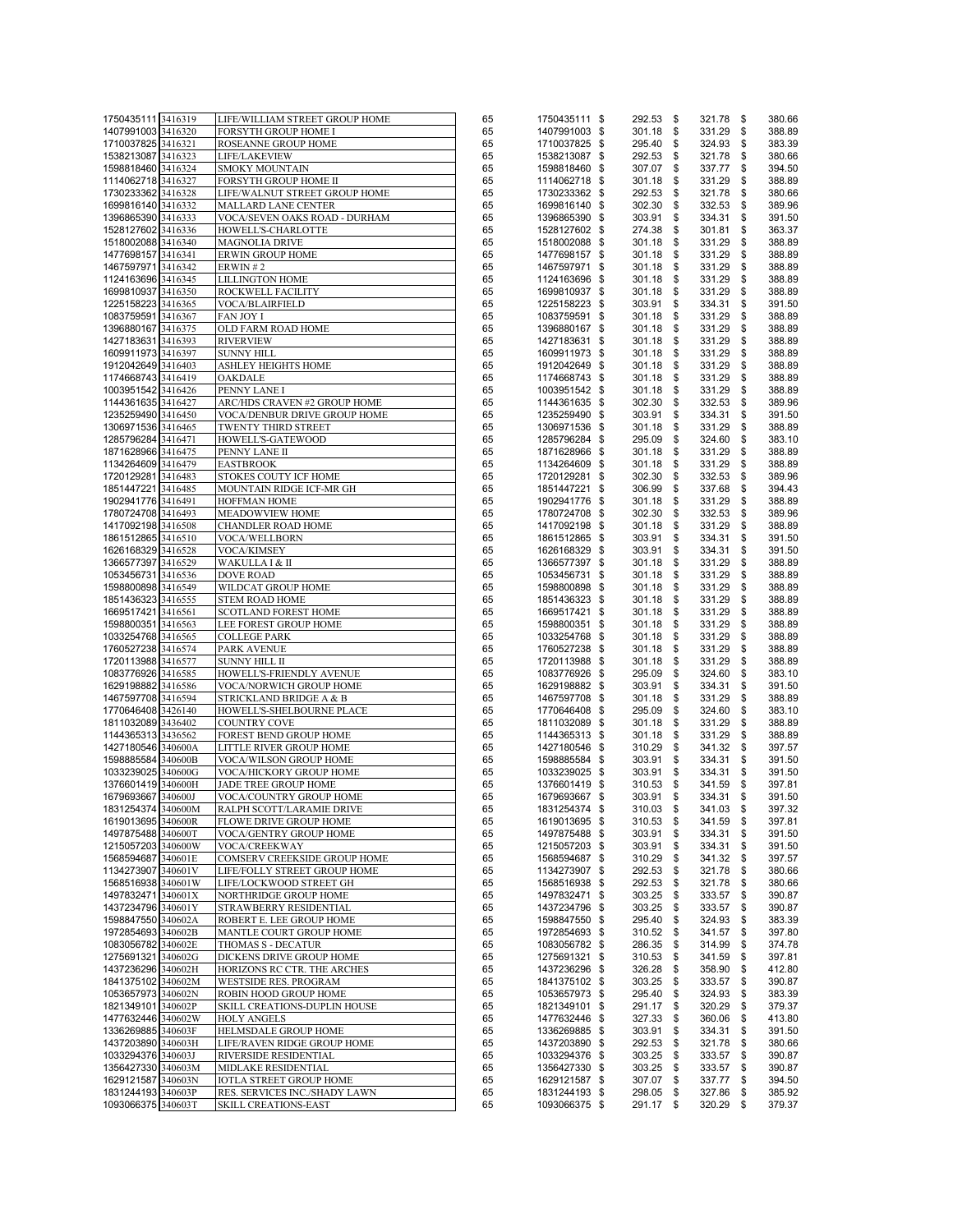| 1679627350 340603U                       |                                               |          |                                |                            |                     |                        |
|------------------------------------------|-----------------------------------------------|----------|--------------------------------|----------------------------|---------------------|------------------------|
|                                          | LIFE/MCKEEL LOOP GH                           | 65       | 1679627350 \$                  | 292.53 \$                  | 321.78              | \$<br>380.66           |
| 1457483570 340603X                       | HARTLAND GROUP HOME                           | 65       | 1457483570 \$                  | 310.29 \$                  | 341.32              | \$<br>397.57           |
| 1023138013 340603Y                       | VOCA/WOODLAND GROUP HOME                      | 65       | 1023138013 \$                  | 303.91 \$                  | 334.31              | \$<br>391.50           |
| 1295855286 340603Z                       | VOCA/YOUNG GROUP HOME                         | 65       | 1295855286 \$                  | 303.91                     | \$<br>334.31        | \$<br>391.50           |
| 1457481988 340604J                       | MOORE CTY HOME FOR A ADULTS                   | 65       | 1457481988 \$                  | 286.35                     | \$<br>314.99        | \$<br>374.78           |
| 1174684195 340604M                       | KENMORE STREET GROUP HOME                     | 65       | 1174684195 \$                  | 308.40                     | \$<br>339.24        | \$<br>395.77           |
| 1437279429 340604P                       | VOCA/HICKORY II GROUP HOME                    | 65       | 1437279429 \$                  | 303.91 \$                  | 334.31              | \$<br>391.50           |
| 1982724977 340604R                       | VOCA/SIXTH STREET GROUP HOME                  | 65       | 1982724977 \$                  | 303.91                     | \$<br>334.31        | \$<br>391.50           |
| 1508996059 340604W                       |                                               |          |                                | 286.35 \$                  |                     | \$<br>374.78           |
|                                          | CREST ROAD GROUP HOME                         | 65       | 1508996059 \$                  |                            | 314.99              |                        |
| 1659491645 340604X                       | VOCA/ROLLINS GROUP HOME                       | 65       | 1659491645 \$                  | 303.91                     | \$<br>334.31        | \$<br>391.50           |
| 1699850891 340604Z                       | NORTHSIDE GROUP HOME                          | 65       | 1699850891 \$                  | 304.15 \$                  | 334.56              | \$<br>391.72           |
| 1124031349 340605G                       | SKILL CREATIONS-ROANOKE HOUSE                 | 65       | 1124031349 \$                  | 291.17 \$                  | 320.29              | \$<br>379.37           |
| 1407931611 340605J                       | AVENT FERRY GROUP HOME                        | 65       | 1407931611 \$                  | 303.25                     | \$<br>333.57        | \$<br>390.87           |
| 1528188521 340605M                       | VOCA/OLIVE STREET HOME                        | 65       | 1528188521 \$                  | 303.91 \$                  | 334.31              | \$<br>391.50           |
| 1154441152 340605N                       | VOCA/MASON GROUP HOME                         | 65       | 1154441152 \$                  | 303.91                     | \$<br>334.31        | \$<br>391.50           |
| 1083734073 340605R                       | VOCA/GREENWOOD GROUP HOME                     | 65       | 1083734073 \$                  | 303.91                     | \$<br>334.31        | \$<br>391.50           |
| 1912027905 340605T                       | VOCA/SECOND ST. GROUP HOME                    | 65       | 1912027905 \$                  | 303.91                     | \$<br>334.31        | \$<br>391.50           |
|                                          |                                               |          |                                | 303.91                     | \$                  |                        |
| 1538289525 340605U                       | VOCA/LAURELWOOD GROUP HOME                    | 65       | 1538289525 \$                  |                            | 334.31              | \$<br>391.50           |
| 1750469698 340605W                       | TROTTERS BLUFF GROUP HOME                     | 65       | 1750469698 \$                  | 303.25                     | \$<br>333.57        | \$<br>390.87           |
| 1801971957 340605Y                       | COUNTRY VIEW RESIDENTIAL                      | 65       | 1801971957 \$                  | 303.25 \$                  | 333.57              | \$<br>390.87           |
| 1760536122 340606F                       | LIFE/NINE FOOT ROAD HOME                      | 65       | 1760536122 \$                  | 292.53 \$                  | 321.78              | \$<br>380.66           |
| 1043364250 340606G                       | LIFE/GREY FOX RUN HOME                        | 65       | 1043364250 \$                  | 292.53                     | \$<br>321.78        | \$<br>380.66           |
| 1669592655 340606H                       | VOCA/LAUREL GROUP HOME                        | 65       | 1669592655 \$                  | 303.91 \$                  | 334.31              | \$<br>391.50           |
| 1386798163 340606M                       | LIFE/GREEN TEE LANE GH                        | 65       | 1386798163 \$                  | 292.53                     | \$<br>321.78        | \$<br>380.66           |
| 1811017809 340606N                       | VOCA/SANDBURG GROUP HOME                      | 65       | 1811017809 \$                  | 303.91                     | \$<br>334.31        | \$<br>391.50           |
| 1558481549 340606P                       | VOCA/OAKHAVEN GROUP HOME                      | 65       | 1558481549 \$                  | 303.91                     | \$<br>334.31        | \$<br>391.50           |
|                                          |                                               |          |                                |                            |                     |                        |
| 1629198619 340606R                       | VOCA/TODDVILLE GROUP HOME                     | 65       | 1629198619 \$                  | 303.91                     | \$<br>334.31        | \$<br>391.50           |
| 1669592887 340606U                       | ROCKWOOD GROUP HOME                           | 65       | 1669592887 \$                  | 303.91                     | \$<br>334.31        | \$<br>391.50           |
| 1992825129 340606V                       | <b>STONEGATE GROUP HOME</b>                   | 65       | 1992825129 \$                  | 303.91                     | \$<br>334.31        | \$<br>391.50           |
| 1619002847 340606Z                       | <b>PINEWOOD</b>                               | 65       | 1619002847 \$                  | 301.18                     | \$<br>331.29        | \$<br>388.89           |
| 1285779793 340607A                       | <b>STONE RIDGE</b>                            | 65       | 1285779793 \$                  | $301.18$ \$                | 331.29              | \$<br>388.89           |
| 1255416376 340607M                       | <b>ROANOKE PLACE</b>                          | 65       | 1255416376 \$                  | $303.25$ \$                | 333.57              | \$<br>390.87           |
| 1326192899 340607P                       | <b>LIFE/LUKE STREET</b>                       | 65       | 1326192899 \$                  | 292.53                     | \$<br>321.78        | \$<br>380.66           |
|                                          |                                               |          |                                |                            |                     | 392.23                 |
| 1336285337 340607W                       | FRANK STREET ICF/MR GROUP HOME                | 65       | 1336285337 \$                  | 304.68 \$                  | 335.15              | \$                     |
| 1730212663 340607X                       | CHESTERFIELD GROUP HOME                       | 65       | 1730212663 \$                  | 310.29 \$                  | 341.32              | \$<br>397.57           |
| 1932286010 340608F                       | BROOKWOOD GROUP HOME                          | 65       | 1932286010 \$                  | 303.25 \$                  | 333.57              | \$<br>390.87           |
| 1225113483 340608G                       | <b>PINE RIDGE</b>                             | 65       | 1225113483 \$                  | 303.25 \$                  | 333.57              | \$<br>390.87           |
| 1285781385 340608J                       | RALPH SCOTT/VETERANS                          | 65       | 1285781385 \$                  | 310.03 \$                  | 341.03              | \$<br>397.32           |
| 1528173069 340608M                       | SYDNOR STREET GROUP HOME                      | 65       | 1528173069 \$                  | 304.12 \$                  | 334.53              | \$<br>391.69           |
| 1841377926 340608T                       | <b>TIMBERLEA</b>                              | 65       | 1841377926 \$                  | 303.25                     | \$<br>333.57        | \$<br>390.87           |
| 1669611471 340608V                       | WASHINGTON STREET EAST GROUP HOME             | 65       | 1669611471 \$                  | 303.40 \$                  | 333.74              | \$<br>391.01           |
| 1336293794 340608W                       | LIFE/CHEROKEE TRAIL                           | 65       | 1336293794 \$                  | 292.53                     | \$<br>321.78        | \$<br>380.66           |
|                                          | <b>HEATHCROFT</b>                             |          |                                | 303.91 \$                  |                     | \$<br>391.50           |
|                                          |                                               |          |                                |                            |                     |                        |
| 1760502900 340608X                       |                                               | 65       | 1760502900 \$                  |                            | 334.31              |                        |
| 1386791473 340608Z                       | RALPH SCOTT/ROSEMONT                          | 65       | 1386791473 \$                  | 310.03 \$                  | 341.03              | \$<br>397.32           |
| 1043561764 340609A                       | <b>RAVENDALE DRIVE</b>                        | 65       | 1043561764 \$                  | 310.52 \$                  | 341.57              | \$<br>397.80           |
| 1861745069 340609B                       | <b>PARK DRIVE</b>                             | 65       | 1861745069 \$                  | 304.12 \$                  | 334.53              | \$<br>391.69           |
| 1932287877 340609H                       | <b>CORBEL RESIDENTIAL</b>                     | 65       | 1932287877 \$                  | 303.25 \$                  |                     | \$<br>390.87           |
|                                          | <b>LEAVES</b>                                 |          | 1285754424 \$                  |                            | \$<br>333.57        |                        |
| 1285754424 340609J                       |                                               | 65       |                                | 303.91                     | 334.31              | \$<br>391.50           |
| 1841439650 340609R                       | DAUGHTRY FIELD ROAD GROUP HOME                | 65       | 1841439650 \$                  | 303.40                     | \$<br>333.74        | \$<br>391.01           |
| 1730233347 340609T                       | LIFE/OLD ROPER GROUP HOME                     | 65       | 1730233347 \$                  | 292.53                     | \$<br>321.78        | \$<br>380.66           |
| 1578617932 340609U                       | LIFE/WILSON STREET GROUP HOME                 | 65       | 1578617932 \$                  | 292.53                     | \$<br>321.78        | \$<br>380.66           |
| 1194885707 340609W                       | MONTFORD GROUP HOME                           | 65       | 1194885707 \$                  | 308.40                     | \$<br>339.24        | \$<br>395.77           |
| 1962543637 340609X                       | MT. GILEAD CHILDREN'S HOME                    | 65       | 1962543637 \$                  | 302.30 \$                  | 332.53              | \$<br>389.96           |
| 1356461594 340609Y                       | <b>WOODBEND</b>                               | 65       | 1356461594 \$                  | 303.91 \$                  | 334.31              | \$<br>391.50           |
| 1023162484 340610A                       | LIFE/SLATESTONE ROAD                          | 65       | 1023162484 \$                  | 292.53 \$                  | 321.78              | \$<br>380.66           |
| 1649303579 340610B                       | ELLENDALE GROUP HOME                          | 65       | 1649303579 \$                  | 310.29 \$                  | 341.32              | \$<br>397.57           |
| 1043364672 340610G                       | LIFE/TWIN ACRES GROUP HOME                    | 65       |                                | 292.53 \$                  | 321.78 \$           | 380.66                 |
| 1699914598 340610M                       | NOVA-NORWOOD AVENUE GROUP HOME                | 65       | 1043364672 \$<br>1699914598 \$ | 303.40 \$                  | 333.74 \$           | 391.01                 |
|                                          |                                               |          |                                |                            |                     |                        |
| 1154475515 340610N                       | <b>LIFE/COKE AVENUE</b>                       | 65       | 1154475515 \$                  | 292.53 \$                  | 321.78              | \$<br>380.66           |
| 1245384601 340610P                       | LIFE/CHOWAN GROUP HOME                        | 65       | 1245384601 \$                  | 292.53 \$                  | 321.78              | \$<br>380.66           |
| 1326199696 340610R                       | LIFE/ALBEMARLE GROUP HOME                     | 65       | 1326199696 \$                  | 292.53                     | \$<br>321.78        | \$<br>380.66           |
| 1457496010 340610T                       | DOGWOOD GROUP HOME                            | 65       | 1457496010 \$                  | 310.53                     | \$<br>341.59        | \$<br>397.81           |
| 1780739045 340610U                       | RES. SERVICES INC./CHRISTOPHER ROAD           | 65       | 1780739045 \$                  | 298.05                     | \$<br>327.86        | \$<br>385.92           |
| 1013061944 340610Y                       | LIFE/BEAUFORT HEIGHTS                         | 65       | 1013061944 \$                  | 292.53                     | \$<br>321.78        | \$<br>380.66           |
| 1821121757 340610Z                       | PLAYMORE GROUP HOME                           | 65       | 1821121757 \$                  | 310.29                     | \$<br>341.32        | \$<br>397.57           |
| 1356495733 340611A                       | LIFE/MINUTE MAN                               | 65       | 1356495733 \$                  | 292.53                     | \$<br>321.78        | \$<br>380.66           |
| 1518087766 340611E                       | <b>MCCORMICK</b>                              | 65       | 1518087766 \$                  | 303.91                     | \$<br>334.31        | \$<br>391.50           |
|                                          |                                               |          |                                |                            |                     |                        |
| 1992838825 340611J                       | <b>LOWER CREEK</b>                            | 65       | 1992838825 \$                  | 310.29                     | \$<br>341.32        | \$<br>397.57           |
| 1356477830 340611W                       | <b>NEW STOCK ROAD</b>                         | 65       | 1356477830 \$                  | 295.17 \$                  | 324.69              | \$<br>383.18           |
| 1902144314 340611X                       | ROUSE'S GROUP HOME #6                         | 65       | 1902144314 \$                  | 277.15                     | \$<br>304.86        | \$<br>366.01           |
| 1568516235 340611Z                       | LIFE/MACFARLAND                               | 65       | 1568516235 \$                  | 292.53 \$                  | 321.78              | \$<br>380.66           |
| 1942354303 340612A                       | LIFE/KING                                     | 65       | 1942354303 \$                  | 292.53                     | \$<br>321.78        | \$<br>380.66           |
| 1982779187 340614T                       | <b>CAROLINA FARMS #1</b>                      | 65       | 1982779187 \$                  | 308.86                     | \$<br>339.74        | \$<br>396.21           |
| 1770658981 340614X                       | <b>CAROLINA FARMS #2</b>                      | 65       | 1770658981 \$                  | 308.86                     | \$<br>339.74        | \$<br>396.21           |
| 1780759787 340615A                       | <b>CAROLINA FARMS#3</b>                       | 65       | 1780759787 \$                  | 308.86                     | \$<br>339.74        | \$<br>396.21           |
| 1720123052 341601B                       | <b>LAKEWOOD</b>                               | 65       | 1720123052 \$                  | 301.18                     | \$<br>331.29        | \$<br>388.89           |
| 1407900129 341601Z                       |                                               | 65       |                                |                            | \$                  | \$<br>394.50           |
|                                          | WEBSTER CHILDREN'S ICF-MR GH                  |          | 1407900129 \$                  | 307.07                     | 337.77              |                        |
| 1346302197 341602J                       | HOWELL'S-WESTMINISTER                         | 65       | 1346302197 \$                  | 295.09                     | \$<br>324.60        | \$<br>383.10           |
| 1841351392 341602T                       | KENWOOD GROUP HOME                            | 65       | 1841351392 \$                  | 310.53 \$                  | 341.59              | \$<br>397.81           |
| 1609901867 341602U<br>1700911930 341602V | <b>LINOAK GROUP HOME</b><br>HOLLINGSWOOD HOME | 65<br>65 | 1609901867 \$<br>1700911930 \$ | $301.18$ \$<br>$301.18$ \$ | 331.29<br>331.29 \$ | \$<br>388.89<br>388.89 |